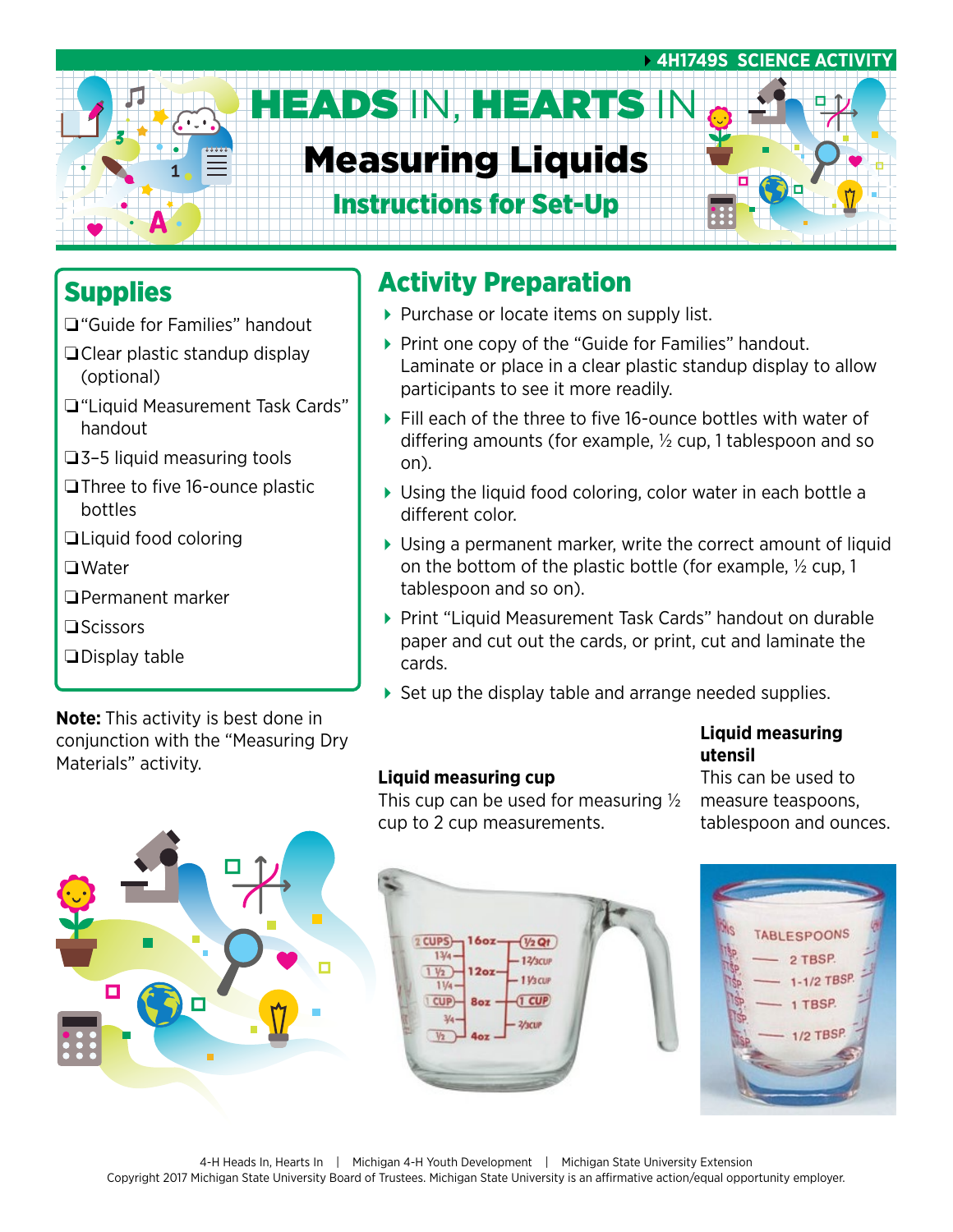

# Measuring Liquids Guide for Families

# Learning Objectives

### **What you need to know:**

When measuring liquid substances, it is important to use measuring tools that have been created specifically for liquids. For instance, a liquid measuring cup is **transparent** (you can see through it) so the **meniscus** can easily be seen. When you look at liquid in a clear container, it appears to have a curved surface. That's the meniscus. When you're looking for the meniscus, be sure to look at the liquid from the side of the container, not the top. The meniscus occurs because the attractive force between the liquid and the container is greater than between the liquid molecules making the liquid cling to the sides of the container. When measuring liquids, use the bottom of the meniscus for the most accurate measurement.

### **What you will do and learn:**

You will be able to identify that liquid and solid measuring tools are different. When measuring each liquid, look for the meniscus. You will practice using liquid measuring cups to measure the water inside each bottle.

# **Instructions**

- **1.** Choose a measurement task card and read the directions.
- **2.** Complete the tasks of each card.
- **3.** Repeat the activity several times by choosing different task cards.

MICHIGAN STATE | Extension